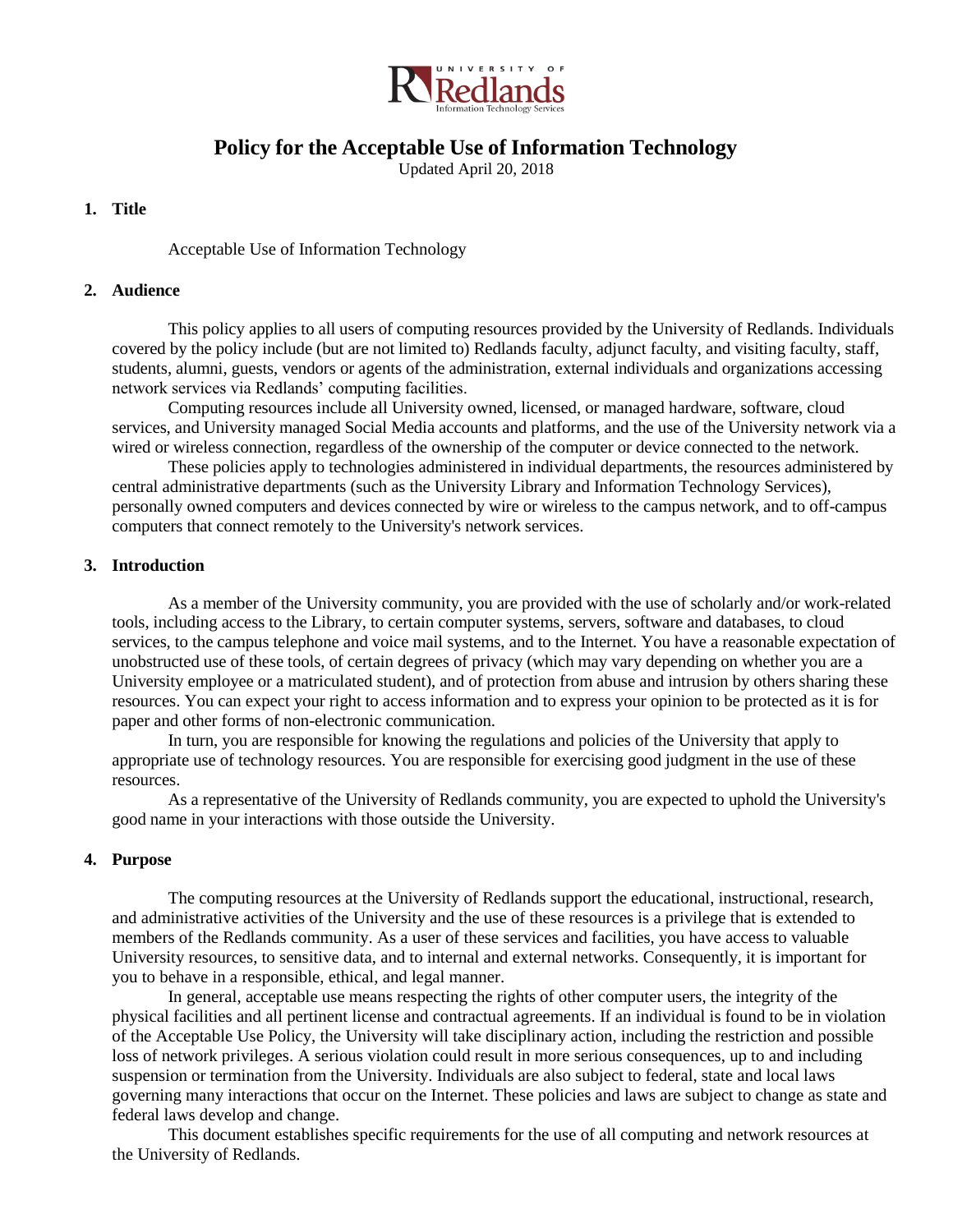## **5. Policy**

## **Compliance**

All users of the University of Redlands information technology resources agree to comply and be subject to this Policy for the Acceptable Use of Information Technology (hereafter referred to as "policy"). The University of Redlands reserves the right to limit, restrict, or extend computing privileges and access to any user as the University deems appropriate.

## **Limitations**

The University of Redlands' information technology resources are to be used only for the University of Redlands' activities for which they are assigned or intended. When accessing any remote resources utilizing University of Redlands' information technology resources, users are required to comply with both the policies set forth in this document and all applicable policies governing the use and access of the remote computer system.

### **User Accounts**

User accounts are designed only to establish a system control mechanism for user identification and to afford users a physical location where they can store relevant academic and administrative data. At no time should user accounts be used to execute any computer software or computer programs other than those programs specifically granted and offered for user execution by the University of Redlands. Additional licensed software may be installed on the University-supplied computers in support of research, teaching, and administrative activities. Users should contact Technology Support Services regarding software compatibility, hardware requirements, etc. In general, this notification practice will ensure that the installation of the new software will not compromise the integrity of either the user's computer or information technology resources. All users are responsible for both the protection of their user account password and the data stored in their user account. Users are prohibited from sharing their user account password with anyone at any time. It is recommended that users change their user account password periodically to help prevent unauthorized access of their account. Any suspected unauthorized access of a user account should be reported immediately to the Office of Information Technology Services. For faculty, staff, and administrators, user accounts are deactivated when the user's employment ends. Users will be unable to access any resources (email, cloud storage, etc.) associated with the account. For students, user accounts are deactivated six months following the student's graduation or withdrawal from the University. All data, files and messages are deleted when the user account is deactivated.

#### **Email Accounts**

The University supplies all Faculty, Staff, Administrator and Student users an email account for the use of University activities. ITS strongly encourages users to use a personal email account for personal activities (such as banking, shopping and personal correspondences). The use of personal email from the University network is governed by this policy.

Not all electronic information is protected communication under legal definitions, and the email messages are potentially subject to discovery or a subpoena request during legal actions.

## **Social Media**

Use of social media platforms may be part of an employee's work responsibilities. It is important to remember that by identifying oneself as an employee of the University of Redlands, we become representatives of the University and are responsible for posted content.

You may wish to use social media in your personal life outside of work time as well. This policy does not intend to discourage nor unduly limit your personal expression or online activities.

However, you should recognize the potential for damage to be caused (either directly or indirectly) in certain circumstances via your personal use of social media when you can be identified as a University employee. Accordingly, you should comply with this policy to ensure that the risk of such damage is minimized.

You are personally responsible for the content you publish in a personal capacity on any form of social media platform.

#### **Ownership**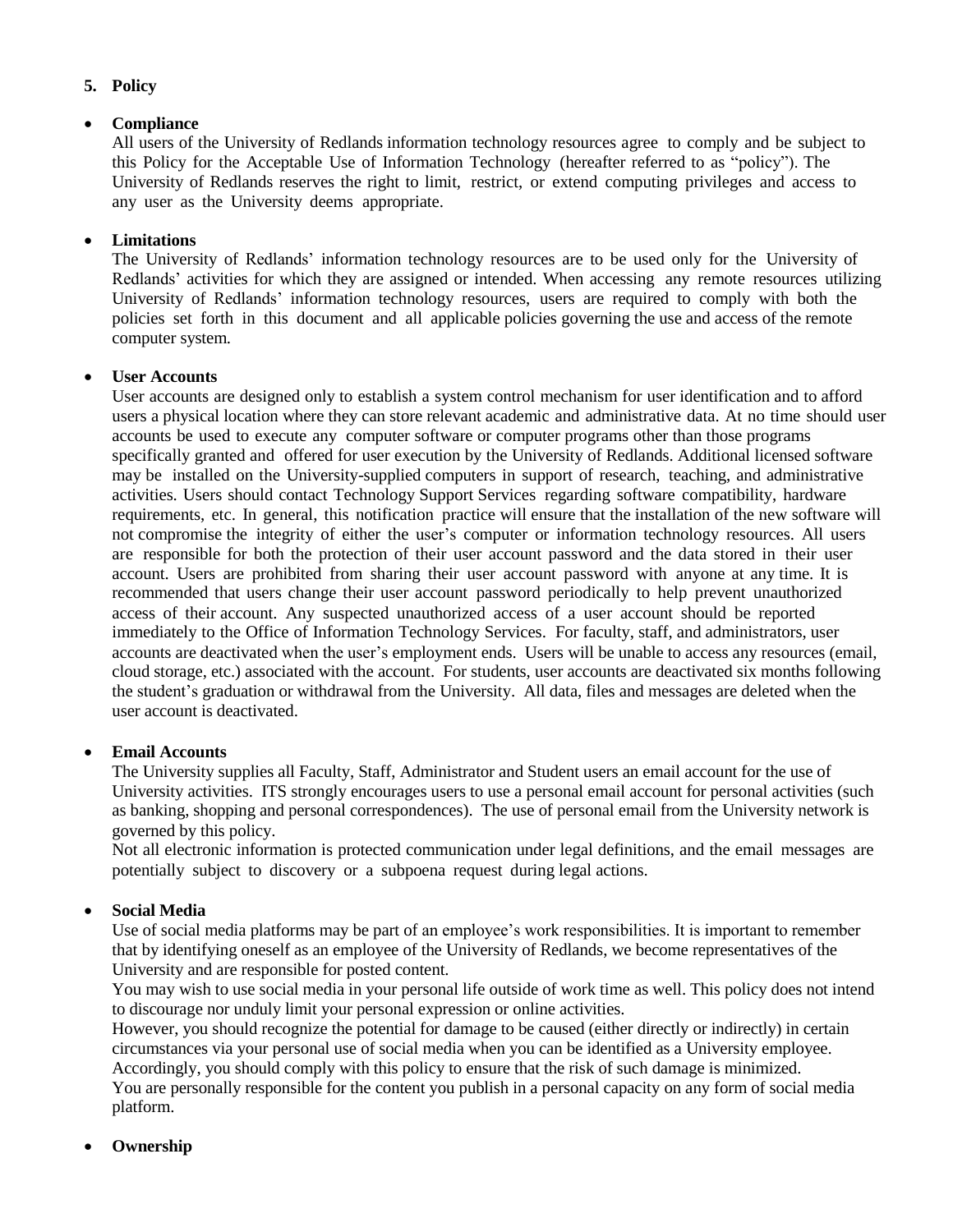Users can expect exclusive use of all data, information, files, or messages stored in their user accounts. University of Redlands reserves the right to inspect and disclose contents of data and email when an official investigation is triggered by indications, subject to University policies, of misconduct or misuse.

### **Data Security**

University of Redlands strives to provide reasonable security against unauthorized intrusion and damage to data, information, files, and messages stored on its information technology resources within institutional priorities and financial capabilities. Users are strongly encouraged to back up their data on a regular basis. If a user needs to recover data after an accidental loss, Information Technology Services staff should be contacted. Every reasonable attempt will be made to recover the lost or corrupted data.

Storage of any financial information, student information or any other business record must be in accordance with University Data Guidelines and stored on ITS approved platforms only.

Because of variables associated with the digital storage of data, however, the University of Redlands cannot guarantee full restoration in every instance. The University of Redlands cannot be held accountable for unauthorized access by other users, nor can the University guarantee data protection in the event of media failure, fire, criminal acts, or natural disaster.

#### **Copyright Infringement and Digital Piracy**

Respect for the intellectual work and property of others has traditionally been essential to the mission of academic institutions. As members of the academic community, the University of Redlands values the free exchange of ideas. Just as the University of Redlands does not tolerate plagiarism, it does not condone the unauthorized copying of software, including programs, applications, operating systems, and databases. Use of University technology resources for illegally downloading copyright protected materials, such as music, movies, video games and computer software, is strictly prohibited.

#### **Liability for Errors**

The University of Redlands makes a reasonable effort to maintain an error-free hardware and software environment for its authorized users. Nevertheless, it is impossible to ensure that hardware or system software errors will not occur. The University of Redlands presents no warranty, either expressly stated or implied, for the services or access provided to its authorized users. The University of Redlands is not responsible for damages resulting from the direct or indirect use of its information technology resources.

#### **Network Monitoring**

Every computer attached to the campus network is subject to traffic monitoring in order to ensure effective use of available bandwidth and to detect and correct network problems as they occur, thereby ensuring the continued stability of the campus-wide computing environment.

ITS will also monitor the network to ensure that the computing environment is safe and secure.

Even with the University's right to monitor, users should continue to expect that their data, files, and email would remain accessible only by them. However, all files stored in user accounts are subject to internal inquiry should cause arise from reported misuse or abuse of information technology resources, and user accounts are potentially subject to discovery or subpoena requests that may result during legal actions. User data may be scanned for Personally Identifiable Information or other University business records. System monitoring is a mechanism for observing network usage and traffic, not a method for accessing private

information or reviewing the content of the files.

#### **Specific Issues of Responsible Use**

In addition to the issues of responsible user behavior already described in this policy, the following more specific practices applicable to all University of Redlands' users are prohibited:

- o Access, use, inspection, or modification of data or functions that are neither allotted nor authorized as a part of the user's account
- o Accessing or attempting to access University servers, cloud systems or other computing resources from within the University computing environment without expressly granted authorization
- o Installing or executing unauthorized or unlicensed software on any computer resource
- o Access or use of another user's account and the data contained in that account without specific authorization
- o Theft, destruction, or deleting of data on University-owned computer resources